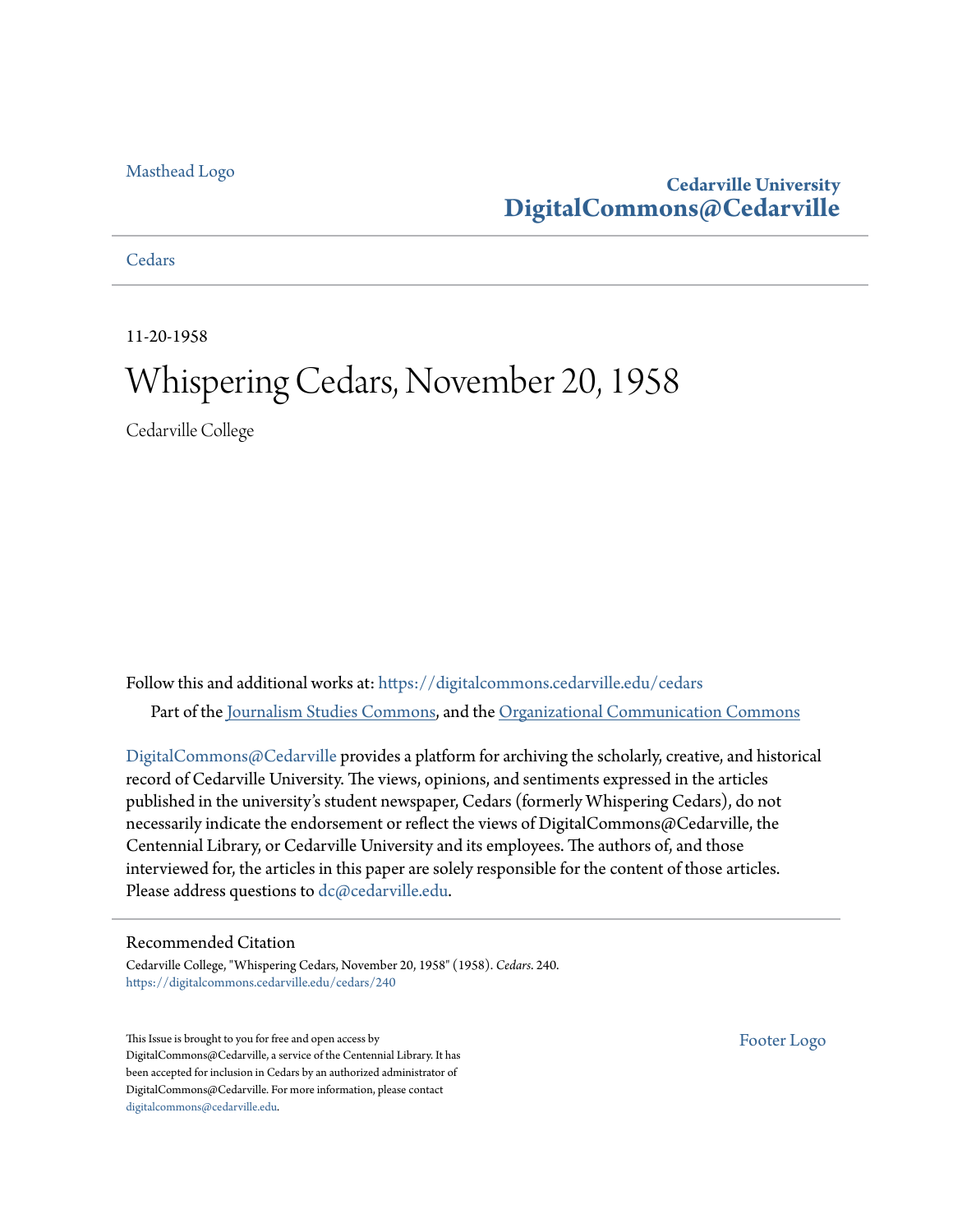

Vol. III

November 20, 1958

 $No. 97$ 

## B. LYO TO SPEAK AT DORM DEDICATION

Wednesday, November 26, 1958, is the date set for the dedication. of the newly erected Faith Hall. Speaker for the dedication is Rev. John Baylo, pastor of the Cedar Hill Baptist Church in Cleveland, Ohio. Services will begin at 11:00 A. M. in the gym, where the choir will sing two numbers.

The norning schedule of classes will be arranged so that the chapel period will begin at 11:00 instead of 9:45, enabling all students to attend the dedication services.

The office has a sup ly of announcements and envelopes that students may use to invite friends of the school to the dedication.

## MUSIC NIGHT AT CEDARVILLE

Piano, vocal, and trumpet will be featured in the Cedawille College Student Recital night Friday, November 21, at 7:30 P. M.

Various students of the music department will be presenting the program. Numbers included in the program will range from the middle of the 16th century to the present time. Some of these are: Toy Trumpet, Lamb of God, and a Prelude and Fugue by Bach.

Some of the participants in the program are Steve Boalt, Dick Cook, Darle c Derr, Carolyn Hale, Bob Howder, Lois Jeremich, Lucy Lyons, Davo Matson, Pat Petrey, Mary Smith, and Ruth Yost.

## F. M. F. CH.NGES NAME.

At a meeting of the Foreign Missions Fellowship last Thursday it was decided that the name of the fellowship should be changed to Fellowship for World Missions, or F. W. M. This action was taken to widen the scope of the fellowship to include home missions. President Ray Reiner expressed the thought that all students prom paring for "full time" Christian service should be interested in home missions, and all are welcome to unite with the group.

Tho three objectives of the followship this year are: 1) to 'create in the student's of Cedarville Colloge an enduring interost in missions; 2) to pray for missionaries and their needs and 3) to correspond with the missionery assuring him porsonally of our interest in and prayer för him.

F. W. M. moots oach Thursday at 6:45 'in the chapel. The group has no momborship, but as its name states, is morely a followship. Officers for this year are: Cont'd pago 3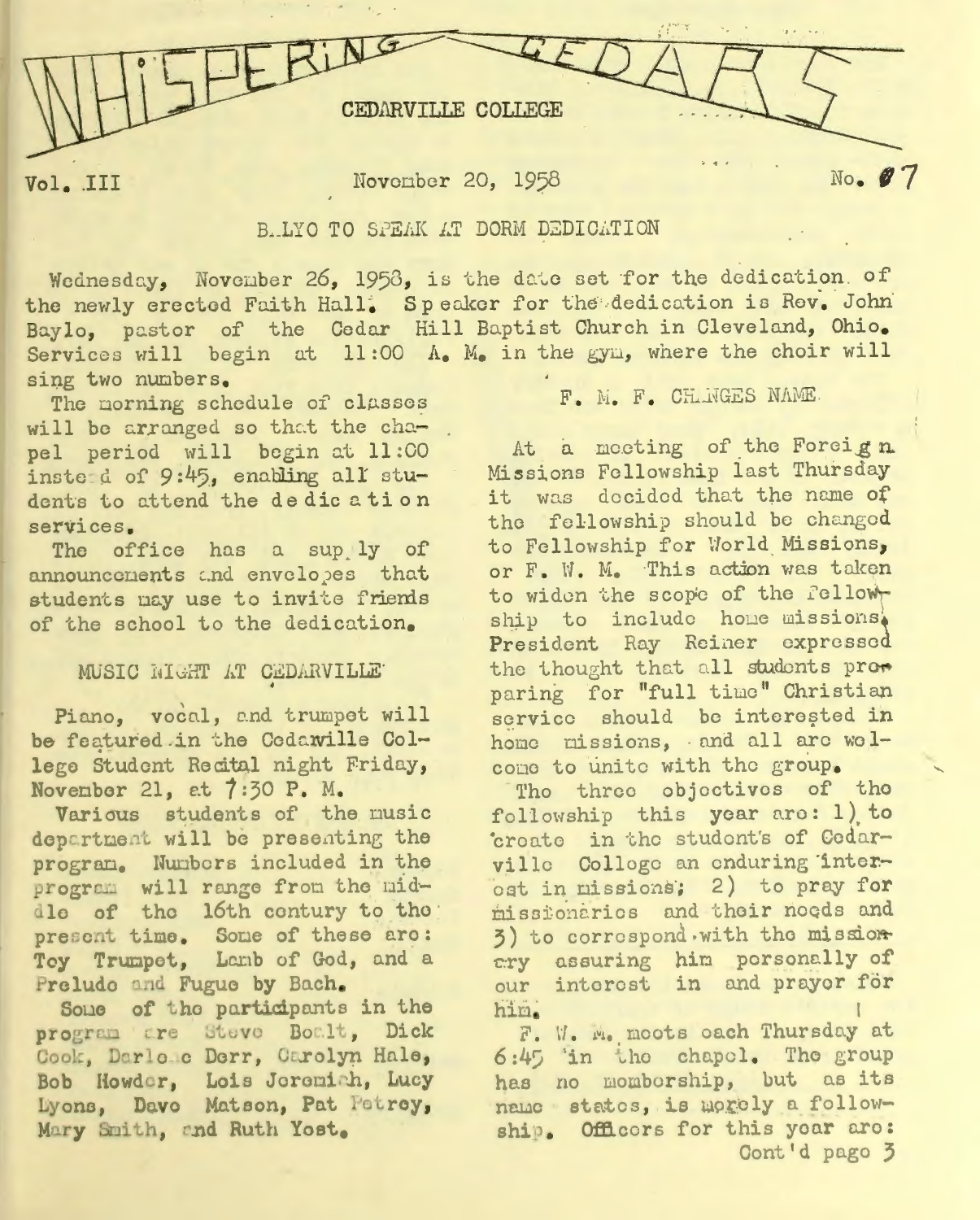Did you hoar about Mary Jan() Well, I hoard........Did you see what the Whispering Cedars had to say about......... Many students have asked why the Inispering Cedars no longer carries a gossip column. It is a matter that is quite controversial among the students. We of Whispering Cedars are seeking to make our paper one that will interest the students but most of all ono that will glorify the Lord we serve.

The Bible says that a brother offondod is harder to 'bo won than a strong city. Many times feelings are hurt because of gossip. So much of the time it really has not beon meant to hurt anyone, but it coos. Gossip is a terrible thing and is detrimental to every Christian's life. The courses of many lives have been changed because of just a small bit of gossip. Things have been said and done that can never be changed.

Whispering Cedars feels that many hurt feelings have come about because of the gossip column. For this reason we would follow Paul's admonition in I Tim. 4:12, "... be thou an example of the believers, in word, in conversation, in love, in spirit, in faith, in purity."

Which do we dread the more --the world's laugh of scorn if we hold truo, or the Lord's look of grief if we break down? (Luke 22:56, 61, 62) ,,

. .,' . .. The Student Council hasn't been too busy so far this year. At the present time they are trying to modify the dating rules that some students seem to be so unhappy about. They are planning a car registration soon in which each student, who lives in the dorm and owns a car or who drives on campus whether he lives in the dorm or not will have to buy a registration sticker for his car. The officers of the Student Council this year are: President, John Entner; Vice-President, Merlyn Ager; Secretary, Carol Johnson, and Treasurer, Bob Howder. The representatives to the Student Council from the various classes are as follows: Freshmon

Tony Kelburn and Kay Lamb, with Otis Stone as alternate. Sophomores, Jim Entner and Esther Weiss. Juniors, Bob Humpreys and Lucy Lyons. Senior, Dave Thomas and Grace *Iillotts*.

Tho Student Council is the government of the student, by the student, and for the student. Give them your support.

## **WHISPERING CEDARS STAFF**

Editor Sports Feature. Nows Typists Mailing .Advisor Marlene Davi<sup>s</sup> Dave Thomas Paul VanKleek · Bob. Price Linda Johnson Joyce Grant Charlene Ressler Sharon Dobbs Delores Ostorn Ruth Lost Miss Kartzer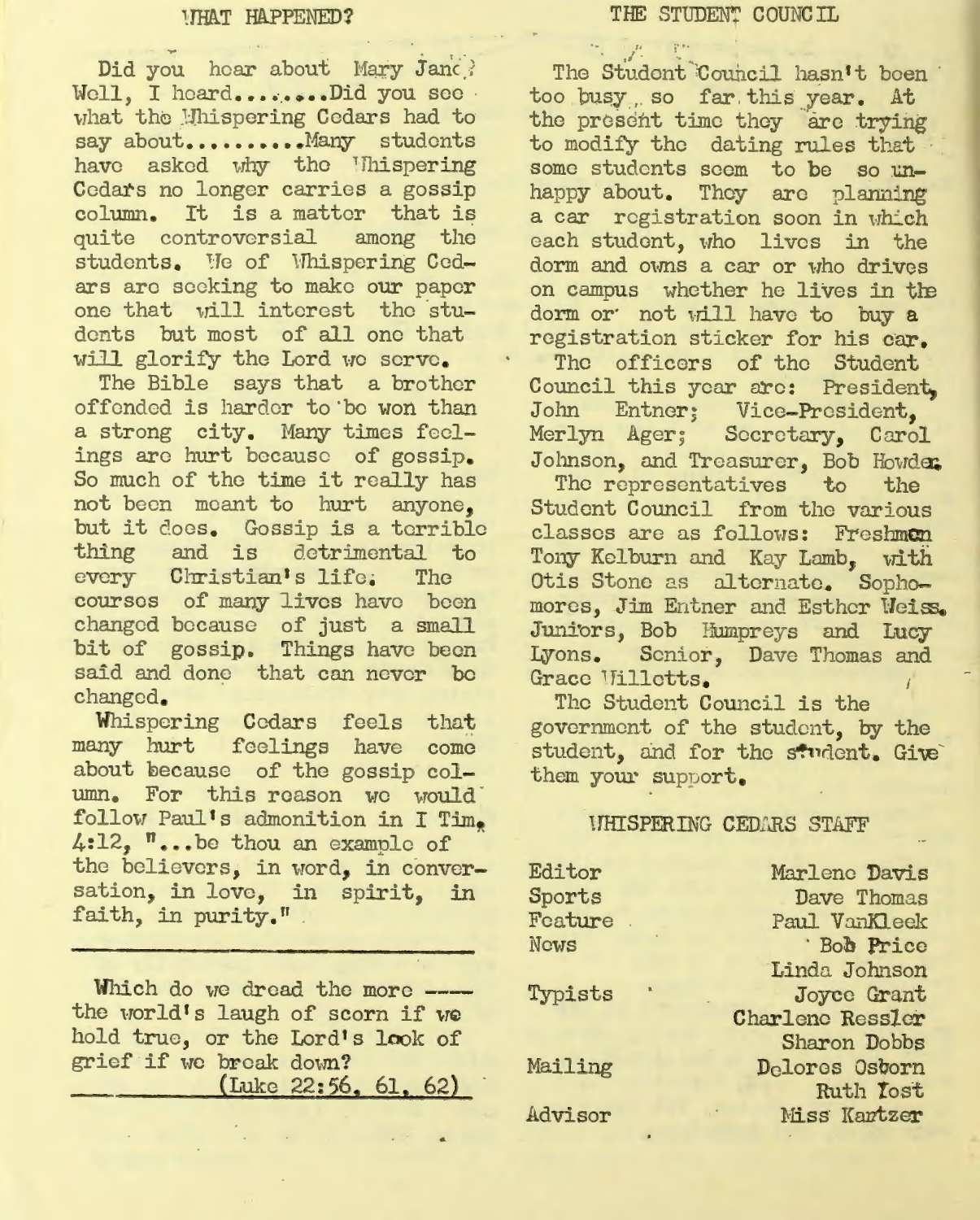## MODERN DAYS AND OLD LANDMARKS

Cautiously, very cautiously, the horse nears the wall of darkness before him. His rider peers into the darkness as if he might see the perils and dangers which might be awaiting him there; nothing but darkness....darkness. Thus he enters wondering whether there is some thief or robber lurking along the inner walls of the old covered bridge. Sometimes his fears are realized, sometimes he finds nothing, and sometimes he finds only an old stray horse or cow.

The above scene may well have happened many years ago. Covered bridges are now considered antiques, most of which were built between 1770 and 1880. Seventeen of those covered bridges are located in Greene County and around seven are near Cedarville.

Then the covered bridges were built they averaged 80 ft. long, 20 ft. wide and had a driving width of 17 ft. Some of the interior timber of these bridges was hand-hewn. They were built in round, sharp or V-arches. Bolts were hand-wrought. Wide planks were used for the floors and sides with spaces between. Some had shingled gable roofs painted rod, but most were left to the weather.

A great matter of controversy is: Thy the cover....to protect and strengthen the bridge or to provide sanctuary for the travele:

Most of the covered bridges in Greene County are made of pine. Some still have painted on them, in large letters, signs such as,

"Malk your horse." Now there are signs which say, "Bridge rate.... 8 miles per hour!"

Today we do not look for dangers and perils in covered bridges. Instead they are looked upon as romanticized landmarks of the past which make us stop and linger awhile on the days of yesterday.



Ad provided by The National Foundation.

F. M. F. cont.

president, Ray Reiner; vice-president, Dean Mayo; and secretarytreasurer, Carol Johnson.

Fellowship for World Missions

. Thursday Nov. 20, 6:45

" THE MISSING MISSIONARIES"

A film prosented in color